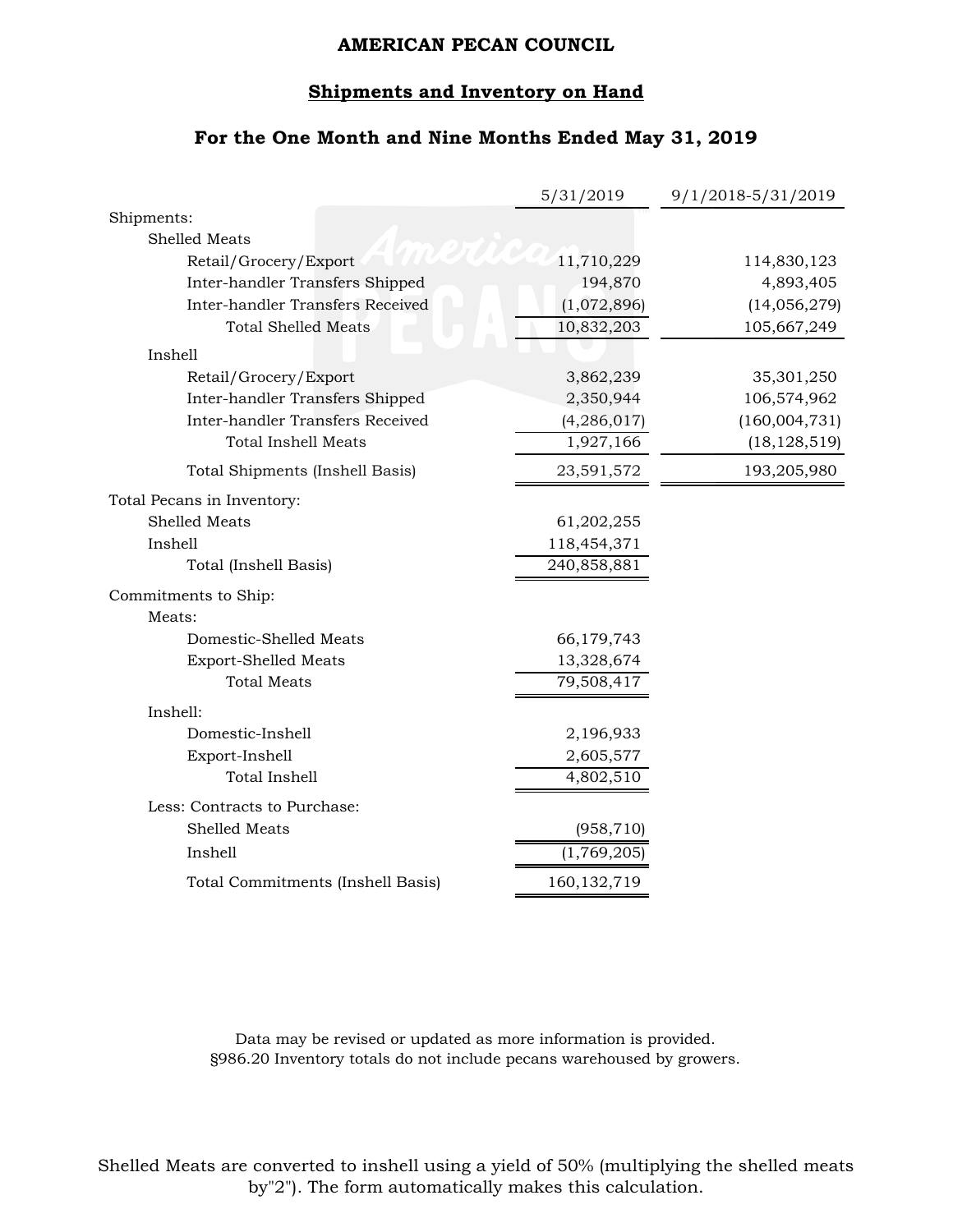# **Mexico Exports and Foreign Purchases**

# **For the One Month and Nine Months Ended May 31, 2019**

#### **INSHELL PECANS EXPORTED TO MEXICO FOR SHELLING AND RETURNED TO U.S. AS SHELLED MEATS**

|                                                              | 5/31/2019 | 9/1/2018-5/31/2019 |
|--------------------------------------------------------------|-----------|--------------------|
| Inshell Exported for Shelling:                               |           |                    |
| Mexico                                                       |           | 6,664,091          |
| Total Inshell Exported for Shelling                          |           | 6,664,091          |
|                                                              |           |                    |
| Shelled Meats - Produced in U.S. Inshell Returned to U.S.:   |           |                    |
| Mexico                                                       | 118,650   | 4,431,896          |
| Total Shelled Meats - Produced in U.S. Inshell Returned to U | 118,650   | 4,431,896          |
| PECANS PURCHASED OUTSIDE THE U.S. BY U.S. HANDLERS           |           |                    |
|                                                              | 5/31/2019 | 9/1/2018-5/31/2019 |
| Shelled Meats:                                               |           |                    |
| Country of Origin:                                           |           |                    |
| Australia                                                    | $-0-$     |                    |
| Mexico                                                       | 1,226,010 | 15,709,403         |
| <b>Total Shelled Meats</b>                                   | 1,226,010 | 15,709,403         |
| Inshell:                                                     |           |                    |
| Country of Origin:                                           |           |                    |
| Argentina                                                    | $-0-$     | 447,982            |
| Mexico                                                       | 1,621,205 | 66,426,308         |
| Total Inshell                                                | 1,621,205 | 66,874,290         |
|                                                              |           |                    |
| Total (Inshell Basis)                                        |           |                    |
| Argentina                                                    | $-0-$     | 447,982            |
| Australia                                                    | $-0-$     | $-0-$              |
| Mexico                                                       | 4,073,225 | 97,845,114         |
| Total (Inshell Basis)                                        | 4,073,225 | 98,293,096         |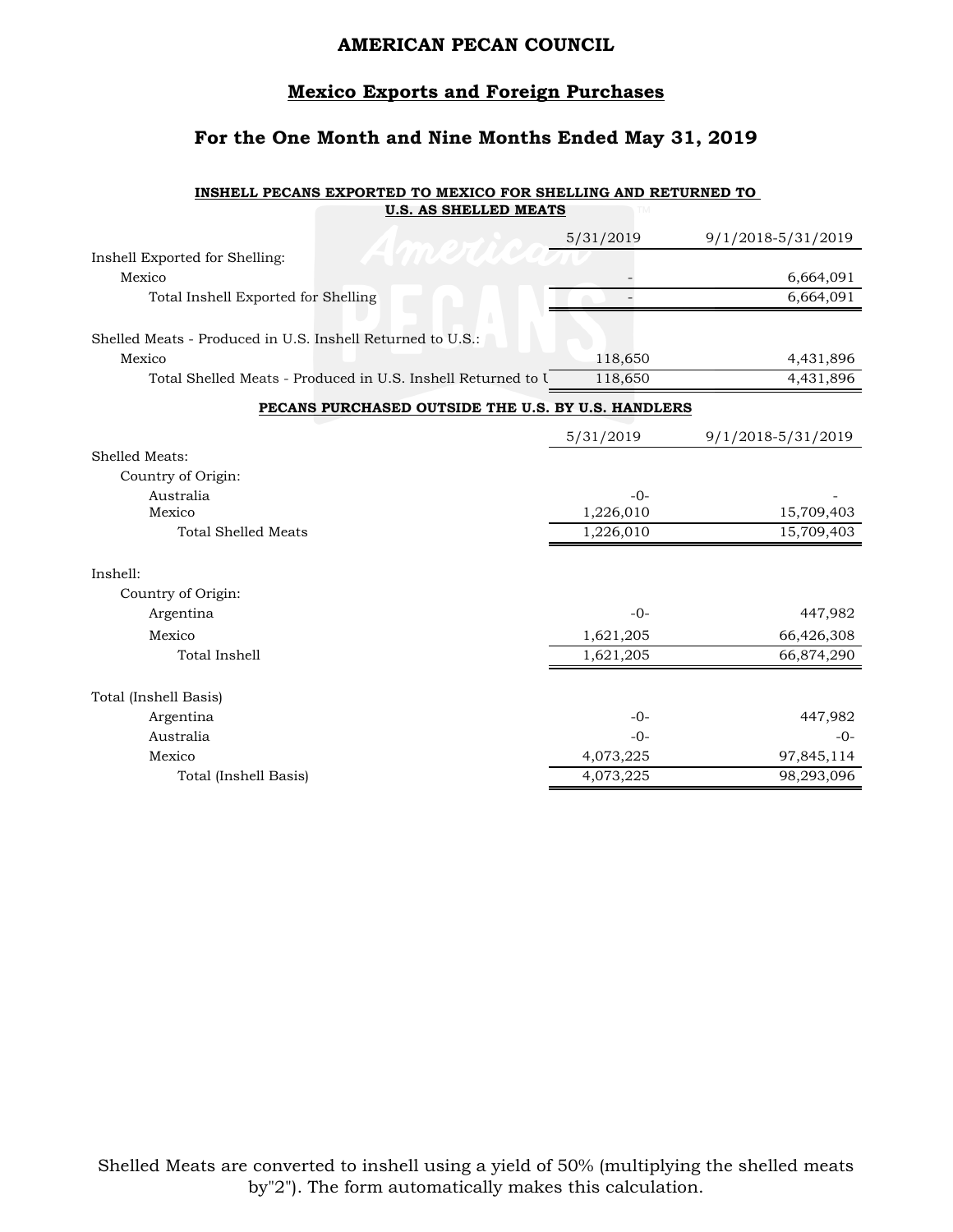### **Destination Report**

### **For the One Month and Nine Months Ended May 31, 2019**

|              |              |                                                      |                    |           |                    | 2018 - 2019 - Current |                    |                       |                    |
|--------------|--------------|------------------------------------------------------|--------------------|-----------|--------------------|-----------------------|--------------------|-----------------------|--------------------|
| World Region |              | For the One Month and Nine Months Ended May 31, 2019 |                    |           |                    |                       |                    |                       |                    |
| Destination  |              |                                                      | Shelled<br>Inshell |           |                    | Sub-Standard          |                    | Total (Inshell Basis) |                    |
|              |              | 5/31/2019                                            | 9/1/2018-5/31/2019 | 5/31/2019 | 9/1/2018-5/31/2019 | 5/31/2019             | 9/1/2018-5/31/2019 | 5/31/2019             | 9/1/2018-5/31/2019 |
|              |              |                                                      |                    |           |                    |                       |                    |                       |                    |
| Africa       |              |                                                      |                    |           |                    |                       |                    |                       |                    |
| Algeria      |              | $-0-$                                                | $-0-$              | $-0-$     | $-0-$              | $-0-$                 | $-0-$              | $-0-$                 | $-0-$              |
| Egypt        |              | $-0-$                                                | 115,650            | $-0-$     | $-0-$              | $-0-$                 | $-0-$              | $-0-$                 | 231,300            |
| Morocco      |              |                                                      | $-0-$              |           | 28,250             |                       | $-0-$              |                       | 28,250             |
|              | Total Africa | $-0-$                                                | 115,650            | $-0-$     | 28,250             | $-0-$                 | $-0-$<br>a s       | $-0-$                 | 259,550            |
|              |              |                                                      |                    |           |                    |                       |                    |                       |                    |
| Asia         |              |                                                      |                    |           |                    |                       |                    |                       |                    |
| China        |              | 41,100                                               | 318,780            | 215,011   | 2,857,036          | $-0-$                 | $-0-$              | 297,211               | 3,494,596          |
| Hong Kong    |              | $-0-$                                                | 255,600            | 1,311,750 | 8,718,209          | $-0-$                 | 37,100             | 1,311,750             | 9,266,509          |
| India        |              | $-0-$                                                | 52,890             | $-0-$     | $-0-$              | $-0-$                 | $-0-$              | $-0-$                 | 105,780            |
| Japan        |              | 23,250                                               | 776,550            | $-0-$     | $-0-$              | $-0-$                 | $-0-$              | 46,500                | 1,553,100          |
| Kuwait       |              | $-0-$                                                | 95,700             | $-0-$     | $-0-$              | $-0-$                 | $-0-$              | $-0-$                 | 191,400            |
| Malaysia     |              | 240                                                  | 240                | $-0-$     | $-0-$              | $-0-$                 | $-0-$              | 480                   | 480                |
| Philippines  |              | $-0-$                                                | 6,720              | $-0-$     | $-0-$              | $-0-$                 | $-0-$              | $-0-$                 | 13,440             |
| Qatar        |              | 13,230                                               | 26,460             | $-0-$     | $-0-$              | $-0-$                 | $-0-$              | 26,460                | 52,920             |
| Singapore    |              | $-0-$                                                | 4,500              | $-0-$     | $-0-$              | $-0-$                 | $-0-$              | $-0-$                 | 9,000              |
| South Korea  |              | 122,004                                              | 837,804            | $-0-$     | $-0-$              | $-0-$                 | $-0-$              | 244,008               | 1,675,608          |
| Thailand     |              | 45,600                                               | 128,250            | $-0-$     | $-0-$              | $-0-$                 | $-0-$              | 91,200                | 256,500            |
| Taiwan       |              | $-0-$                                                | 301,410            | $-0-$     | $-0-$              | $-0-$                 | $-0-$              | $-0-$                 | 602,820            |
| Vietnam      |              | $-0-$                                                | 148,800            | $-0-$     | 199,494            | $-0-$                 | $-0-$              | $-0-$                 | 497,094            |
|              | Total Asia   | 245,424                                              | 2,953,704          | 1,526,761 | 11,774,739         | $-0-$                 | 37,100             | 2,017,609             | 17,719,247         |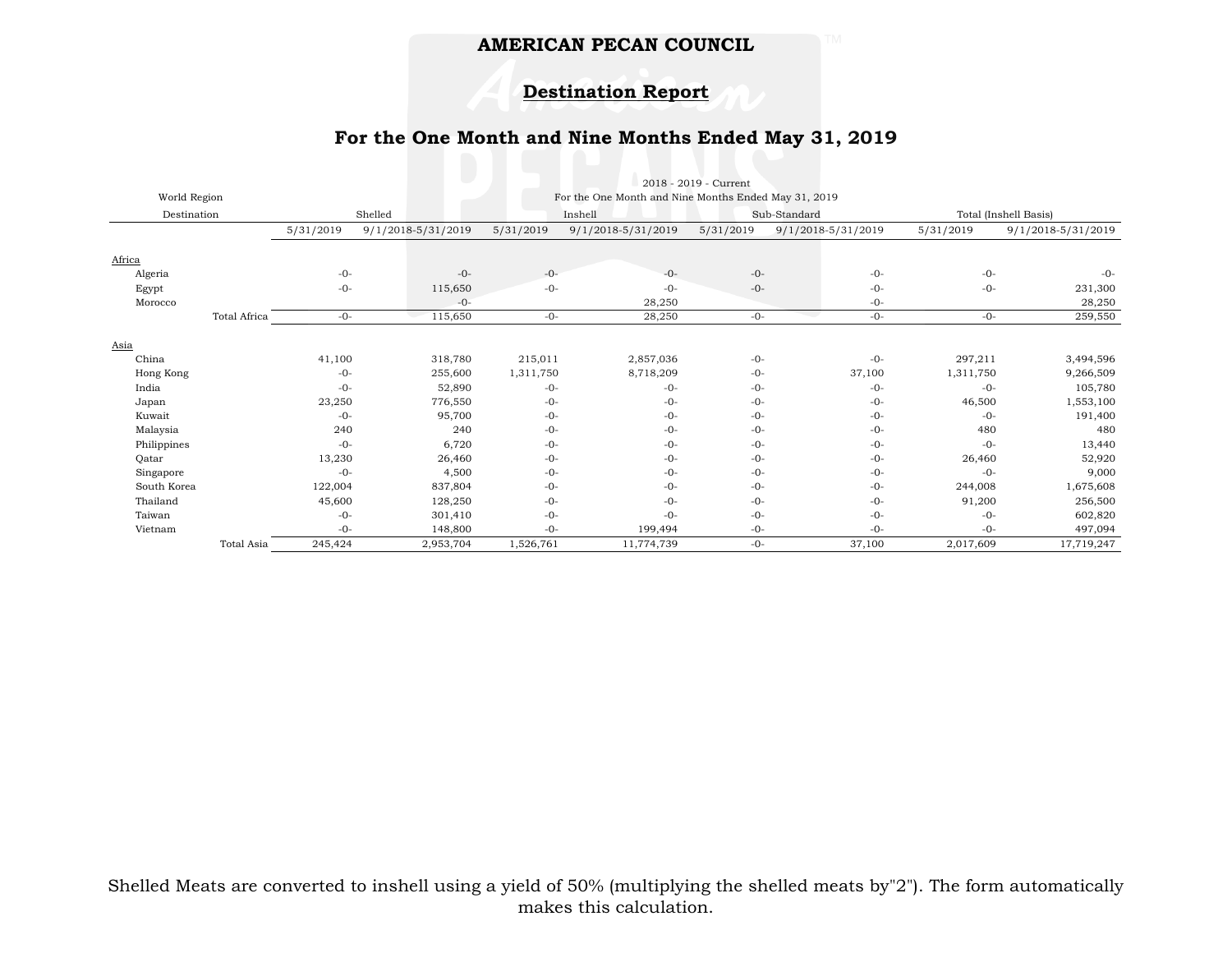### **Destination Report**

### **For the One Month and Nine Months Ended May 31, 2019**

|                     |           | e s        |         | 2018 - 2019 - Current                                |              |       |                       |            |
|---------------------|-----------|------------|---------|------------------------------------------------------|--------------|-------|-----------------------|------------|
| World Region        |           |            |         | For the One Month and Nine Months Ended May 31, 2019 |              |       |                       |            |
| Destination         | Shelled   |            | Inshell |                                                      | Sub-Standard |       | Total (Inshell Basis) |            |
| Australia/Oceania   |           |            |         |                                                      |              |       |                       |            |
| Australia           | $-0-$     | 48,000     | $-0-$   | 55,000                                               | $-0-$        | $-0-$ | $-0-$                 | 151,000    |
| Total Australia     | $-0-$     | 48,000     | $-0-$   | 55,000                                               | $-0-$        | $-0-$ | $-0-$                 | 151,000    |
|                     |           |            |         |                                                      |              |       |                       |            |
| Europe              |           |            |         |                                                      |              |       |                       |            |
| Austria             | $-0-$     | 25,800     | $-0-$   | $-0-$                                                | $-0-$        | $-0-$ | $-0-$                 | 51,600     |
| Belgium             | 105,000   | 558,225    | $-0-$   | $-0-$                                                | $-0-$        | $-0-$ | 210,000               | 1,116,450  |
| Czech Republic      | 3,600     | 80,340     | $-0-$   | 80,888                                               | $-0-$        | $-0-$ | 7,200                 | 241,568    |
| Denmark             | 32,790    | 767,618    | $-0-$   | $-0-$                                                | $-0-$        | $-0-$ | 65,580                | 1,535,235  |
| France              | 225,690   | 2,075,230  | $-0-$   | $-0-$                                                | $-0-$        | $-0-$ | 451,380               | 4,150,460  |
| Finland             |           | 22,500     |         | $-0-$                                                |              | $-0-$ | $-0-$                 | 45,000     |
| Germany             | 750,990   | 5,204,192  | $-0-$   | $-0-$                                                | $-0-$        | $-0-$ | 1,501,980             | 10,408,383 |
| Greece              | $-0-$     | 43,800     | $-0-$   | $-0-$                                                | $-0-$        | $-0-$ | $-0-$                 | 87,600     |
| Italy               | $-0-$     | 81,000     | $-0-$   | $-0-$                                                | $-0-$        | $-0-$ | $-0-$                 | 162,000    |
| Lithuania           | 24,000    | 387,090    | $-0-$   | $-0-$                                                | $-0-$        | $-0-$ | 48,000                | 774,180    |
| Netherlands         | 301,590   | 4,650,735  | $-0-$   | $-0-$                                                | $-0-$        | $-0-$ | 603,180               | 9,301,470  |
| Norway              | 33,000    | 62,848     | $-0-$   | $-0-$                                                | $-0-$        | $-0-$ | 66,000                | 125,696    |
| Poland              | $-0-$     | $-0-$      | $-0-$   | $-0-$                                                | $-0-$        | $-0-$ | $-0-$                 | $-0-$      |
| Portugal            | $-0-$     | $-0-$      | $-0-$   | $-0-$                                                | $-0-$        | $-0-$ | $-0-$                 | $-0-$      |
| Russia              | $-0-$     | 21,000     | $-0-$   | $-0-$                                                | $-0-$        | $-0-$ | $-0-$                 | 42,000     |
| Slovenia            | $-0-$     | 1,800      | $-0-$   | $-0-$                                                | $-0-$        | $-0-$ | $-0-$                 | 3,600      |
| Spain               | 159,510   | 550,230    | $-0-$   | $-0-$                                                | $-0-$        | $-0-$ | 319,020               | 1,100,460  |
| Sweden              | 44,490    | 247,832    | $-0-$   | $-0-$                                                | $-0-$        | $-0-$ | 88,980                | 495,664    |
| Switzerland         | 42,000    | 494,100    | $-0-$   | $-0-$                                                | $-0-$        | $-0-$ | 84,000                | 988,200    |
| United Kingdom      | 362,970   | 3,366,082  | $-0-$   | $-0-$                                                | $-0-$        | $-0-$ | 725,940               | 6,732,164  |
| <b>Total Europe</b> | 2,085,630 | 18,640,421 | $-0-$   | 80,888                                               | $-0-$        | $-0-$ | 4,171,260             | 37,361,730 |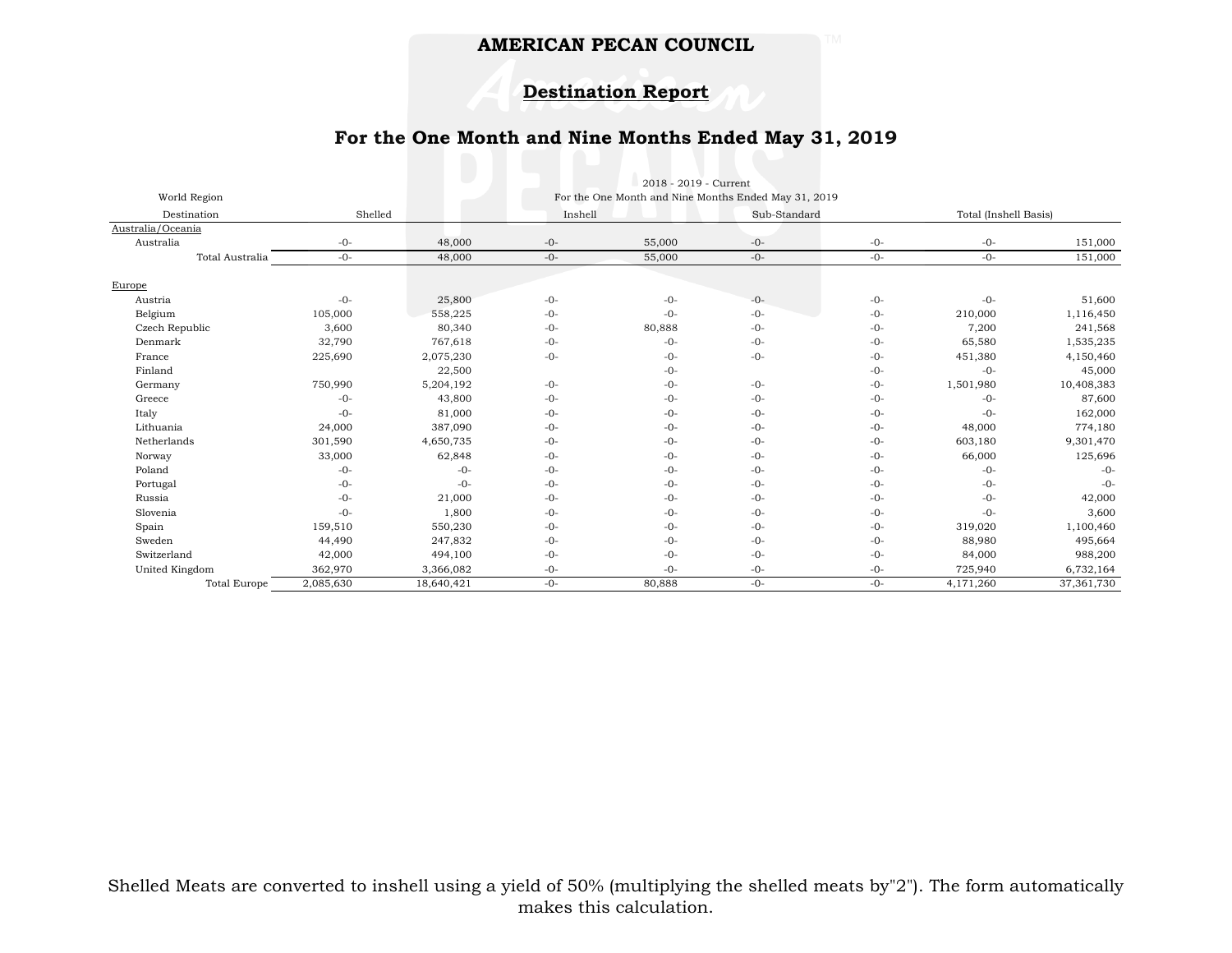### **Destination Report**

### **For the One Month and Nine Months Ended May 31, 2019**

|                                        |           |            |                                                                 | 2018 - 2019 - Current |         |              |           |                       |  |
|----------------------------------------|-----------|------------|-----------------------------------------------------------------|-----------------------|---------|--------------|-----------|-----------------------|--|
| World Region<br>Shelled<br>Destination |           |            | For the One Month and Nine Months Ended May 31, 2019<br>Inshell |                       |         | Sub-Standard |           | Total (Inshell Basis) |  |
|                                        |           |            |                                                                 |                       |         |              |           |                       |  |
| Middle East                            |           |            |                                                                 |                       |         |              |           |                       |  |
| Israel                                 | 85,800    | 1,703,850  | $-0-$                                                           | $-0-$                 | $-0-$   | $-0-$        | 171,600   | 3,407,700             |  |
| Jordan                                 | $-0-$     | 24,000     | $-0-$                                                           | $-0-$                 | $-0-$   | $-0-$        | $-0-$     | 48,000                |  |
| Lebanon                                | $-0-$     | 56,250     | $-0-$                                                           | $-0-$                 | $-0-$   | $-0-$        | $-0-$     | 112,500               |  |
| Saudi Arabia                           | 66,000    | 713,910    | $-0-$                                                           | $-0-$                 | $-0-$   | $-0-$        | 132,000   | 1,427,820             |  |
| Turkey                                 | $-0-$     | 24,000     | $-0-$                                                           | $-0-$                 | $-0-$   | $-0-$        | $-0-$     | 48,000                |  |
| United Arab Emirates                   | 36,000    | 336,381    | $-0-$                                                           | $-0-$                 | $-0-$   | $-0-$        | 72,000    | 672,762               |  |
| <b>Total Middle East</b>               | 187,800   | 2,858,391  | $-0-$                                                           | $-0-$                 | $-0-$   | $-0-$        | 375,600   | 5,716,782             |  |
| North America                          |           |            |                                                                 |                       |         |              |           |                       |  |
| Canada                                 | 623,790   | 5,641,027  | $-0-$                                                           | 52,096                | $-0-$   | $-0-$        | 1,247,580 | 11,334,150            |  |
| Costa Rica                             | $-0-$     | 22,800     | $-0-$                                                           | $-0-$                 | $-0-$   | $-0-$        | $-0-$     | 45,600                |  |
| Mexico                                 | 70,560    | 802,468    | 1,279,357                                                       | 13,549,772            | 451,013 | 954,604      | 1,871,490 | 16,109,312            |  |
| <b>Total North America</b>             | 694,350   | 6,466,295  | 1,279,357                                                       | 13,601,868            | 451,013 | 954,604      | 3,119,070 | 27,489,062            |  |
| South American                         |           |            |                                                                 |                       |         |              |           |                       |  |
| Columbia                               | $-0-$     | 2,400      | $-0-$                                                           | $-0-$                 | $-0-$   | $-0-$        | $-0-$     | 4,800                 |  |
| Peru                                   | $-0-$     | 105,000    | $-0-$                                                           | $-0-$                 | $-0-$   | $-()$ -      | $-0-$     | 210,000               |  |
| Trinidad                               | $-0-$     | 13,500     | $-0-$                                                           | $-0-$                 | $-0-$   | $-0-$        | $-0-$     | 27,000                |  |
| Total South America                    | $-0-$     | 120,900    | $-0-$                                                           | $-0-$                 | $-0-$   | $-0-$        | $-0-$     | 241,800               |  |
| <b>Total Exports</b>                   | 3,213,204 | 31,203,361 | 2,806,118                                                       | 25,540,745            | 451,013 | 991,704      | 9,683,539 | 88,939,171            |  |
| <b>Total Domestic</b>                  | $-0-$     | $-0-$      | $-0-$                                                           | $-0-$                 | $-0-$   | $-0-$        | $-0-$     | $-0-$                 |  |
| Grand Total Shipments                  | 3,213,204 | 31,203,361 | 2,806,118                                                       | 25,540,745            | 451,013 | 991,704      | 9,683,539 | 88,939,171            |  |